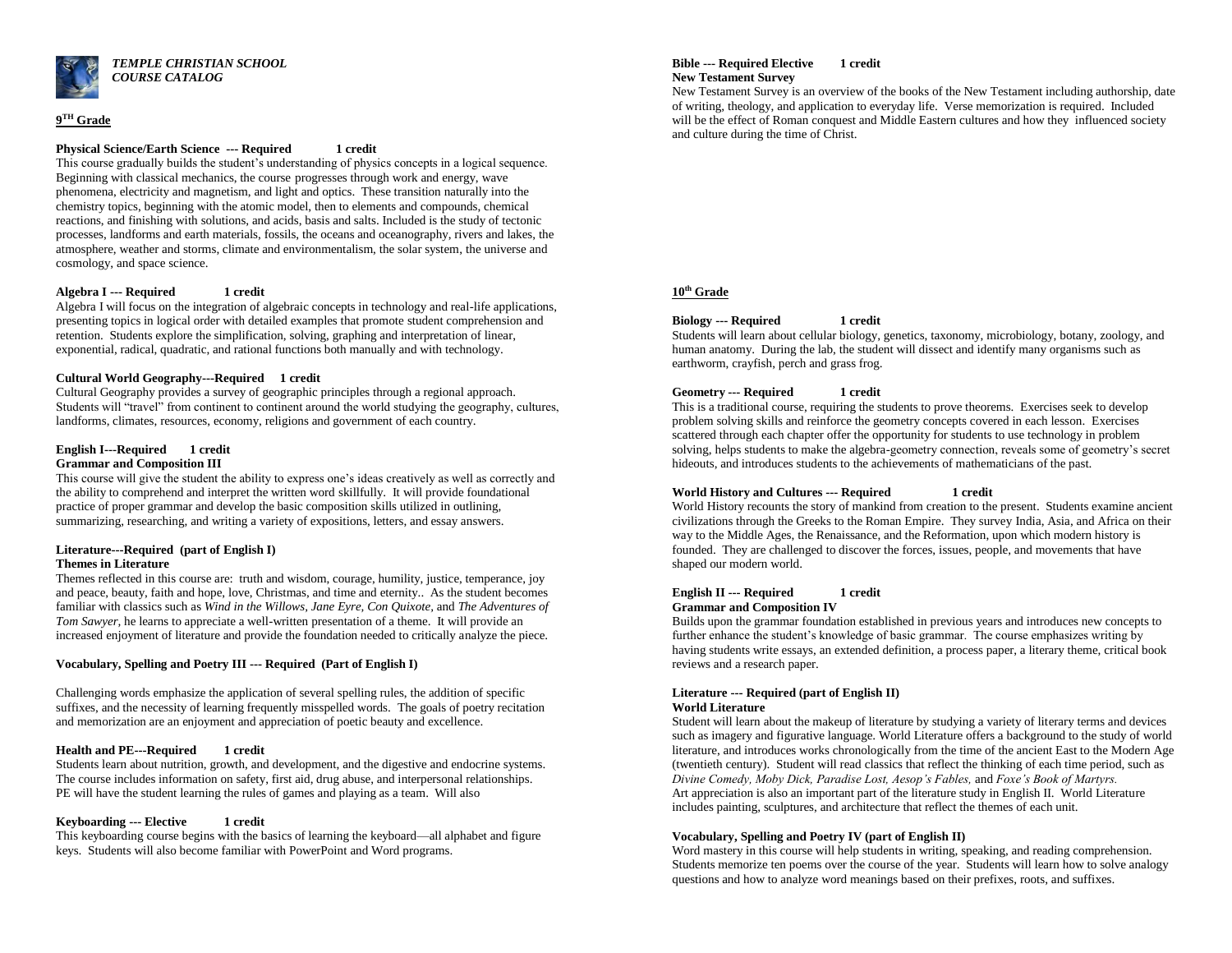#### **Spanish I --- Required Elective 1 credit**

A course designed to enable the student to speak, understand, read, and write the basic Spanish he would need to know in most everyday situations. It provides a first-year student with a logical, stepby-step introduction to the most common Spanish words and expressions. The knowledge is applied as they participate in conversations, read assigned material, sing songs, translate, give oral reports, perform dramas, and write letters and reports.

#### **Fitness and Conditioning --- Elective 1 credit**

Provides students an overview of the skills, development and training principles of a strength and conditioning regimen. Course focuses on training intensity, injury prevention, nutrition, conditioning and fitness programming.

#### **Bible --- Required Elective 1 credit Old Testament Survey**

Gives overview of the Old Testament including authorship date of writing, theology and the importance of its relationship to the New Testament. A brief overview of the cultures and nations of the ancient Bible times is included. Verse memorization is required.

## **11th Grade**

## **Algebra II --- Required 1 credit**

Course focuses on developing thinking and reasoning skills through the discussions of algebra concepts such as quadratic equations, polynomials, complex numbers, and trigonometry. Relevant applications and examples are presented through out the text.

#### **Anatomy and Physiology --- Required 1 credit \*\*\* weighted course**

Define anatomic terms used to refer to the body. Describe major cavities of the body and the organs. During the course the student will learn about: human body, chemistry of life, cell structure, cellular metabolism and reproduction (mitosis and meiosis), tissues, integumentary system, skeletal system, articular system, muscular system, nervous system, endocrine system, blood, cardiovascular system, lymphatic system, nutrition and the digestive system, respiratory system, urinary system, and the reproductive system.

#### **English III --- Required 1 credit Grammar and Composition V**

Student will build upon the study elements to express ideas creatively and to skillfully comprehend the written word. The course will build upon the grammar foundation established in previous years and introduce new concepts. Writing assignments in argumentative essay, narrative essay, exposition of a process, literary character analysis, critical book reviews, and a research paper are all part of the course. Several smaller writing assignments are also included.

#### **Literature --- Required (part of English III) American Literature**

This course will present selections that reflect the faith, doubts, longings, accomplishments, and emotions of the American people. Student will further develop their skills in analyzing literature as they study several genres and time periods. Student will learn significant American authors and their influential works while reading classics such as *Moby Dick, Ben Hur, Uncle Tom's Cabin, The Innocents Abroad,* and *The Song of Hiawatha.* Art appreciation is also a part of the course presenting paintings that reflect the themes and time periods.

#### **Vocabulary, Spelling and Poetry V --- Required (part of English III)**

Mastery of the vocabulary and spelling words will greatly help the student in writing, speaking, and reading comprehension. Student will memorize poetry and further develop their ability to analyze words by studying prefixes, roots, and suffixes.

#### **Spanish II --- Required Elective 1 credit**

Designed to improve the student's ability to speak, understand, read and write basic Spanish in most everyday situations. Spanish II introduces new grammar to enable the student to speak the language with a real working knowledge of it. Cultural readings of Spain and Latin America are also included.

#### **US History --- Required 1 credit**

US History recounts the story of our nation's history from its discovery and colonization up to the present day. It will present a thorough coverage of key historical events, tracing the progress of America through its stages of colonization, independence, and growth to its emergence as a world power in the twentieth century.

#### **Bible --- Required Elective 1 credit Book of Hebrews**

Verse by verse study, showing the impact of Christ and His effect on the Hebrew nation as well as our daily lives. Verse memorization is required.

#### **Document Processing --- Elective 1 credit**

Formatting and producing employment and business documents is the focus of this course. Student will work on their resume and a cover letter, preparing them to seek employment. Compile a document portfolio that includes many documents that students have worked on in keyboarding.

**12th Grade**

## **English IV --- Required 1 credit Grammar and Composition VI**

This course is for reinforcement of the skills that the student has gained in previous studies. This course will include essays, argumentative essays, oral book reports, full book reviews, vocation project, and character analysis.

#### **Literature --- Required (part of English IV) English Literature**

Presents a chronological study of English literature from the Anglo-Saxon period to the Modern Age (twentieth century). Classics such as *Beowulf, The Importance of Being Earnest, Pride and Prejudice, Paradise Lost, Robinson Crusoe, David Copperfield,* and *The Canterbury Tales.* Student will learn about a variety of literary genres and will further analyze literature through in –depth studies of a tragedy, an allegory, and a novel. An appreciation of art for this period of time is also incorporated.

#### **Spelling, Vocabulary and Poetry VI --- Required (part of English IV)**

The student will know and use a selection of choice vocabulary words which will help during a job interview, on a college entrance exam, or simply in meeting the expectation for expression and communication. Mastery of vocabulary words will help in writing, speaking, and reading comprehension. Many of the words are taken from the English Literature. Student will study the antonyms and synonyms included with the definitions and learn prefixes, root words and suffixes. The student will also memorize a number of poems.